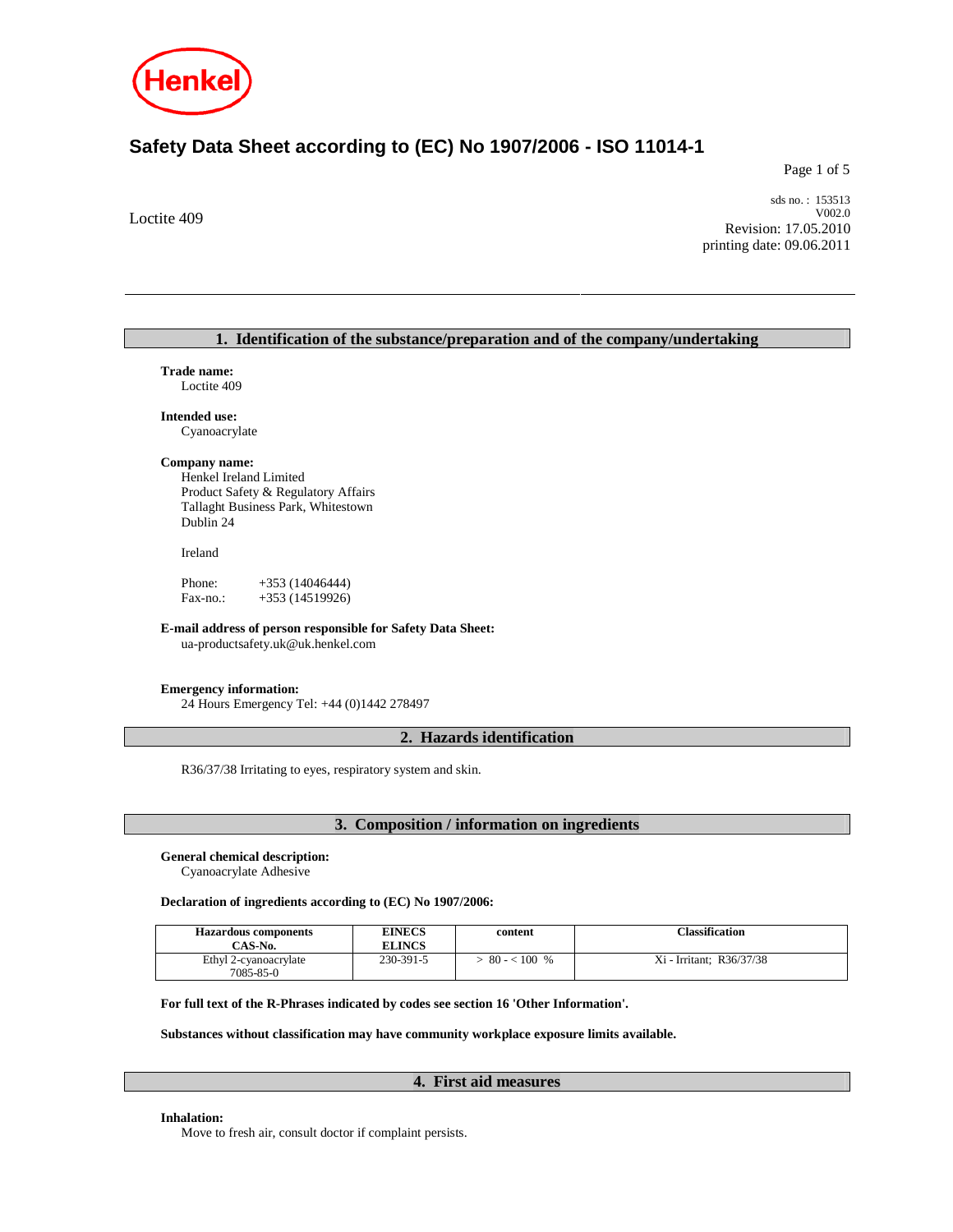### **Skin contact:**

Do not pull bonded skin apart. It may be gently peeled apart using a blunt object such as a spoon, preferably after soaking in warm soapy water.

Cyanoacrylates give off heat on solidification. In rare cases a large drop will generate enough heat to cause a burn. Burns should be treated normally after the adhesive has been removed from the skin.

If lips are accidentally stuck together apply warm water to the lips and encourage maximum wetting and pressure from saliva inside the mouth.

Peel or roll lips apart. Do not try to pull the lips apart with direct opposing action.

#### **Eye contact:**

If the eye is bonded closed, release eyelashes with warm water by covering with wet pad.

Cyanoacrylate will bond to eye protein and will cause periods of weeping which will help to debond the adhesive.

Keep eye covered until debonding is complete, usually within 1-3 days.

Do not force eye open. Medical advice should be sought in case solid particles of cyanoacrylate trapped behind the eyelid cause any abrasive damage.

#### **Ingestion:**

Ensure that breathing passages are not obstructed. The product will polymerise immediately in the mouth making it almost impossible to swallow. Saliva will slowly separate the solidified product from the mouth (several hours).

### **5. Fire fighting measures**

#### **Suitable extinguishing media:**

foam, extinguishing powder, carbon dioxide. fine water spray

#### **Special protection equipment for firefighters:**

Fire fighters should wear positive pressure self-contained breathing apparatus (SCBA).

#### **Hazardous combustion products:**

Oxides of carbon, oxides of nitrogen, irritating organic vapors.

### **6. Accidental release measures**

### **Personal precautions:**

Ensure adequate ventilation.

### **Environmental precautions:**

Do not let product enter drains.

#### **Clean-up methods:**

Do not use cloths for mopping up. Flood with water to complete polymerization and scrape off the floor. Cured material can be disposed of as non-hazardous waste.

### **7. Handling and storage**

#### **Handling:**

Ventilation (low level) is recommended when using large volumes Use of dispensing equipment is recommended to minimise the risk of skin or eye contact

### **Storage:**

For optimum shelf life store in original containers under refrigerated conditions at 2 - 8°C (35.6 - 46.4 °F)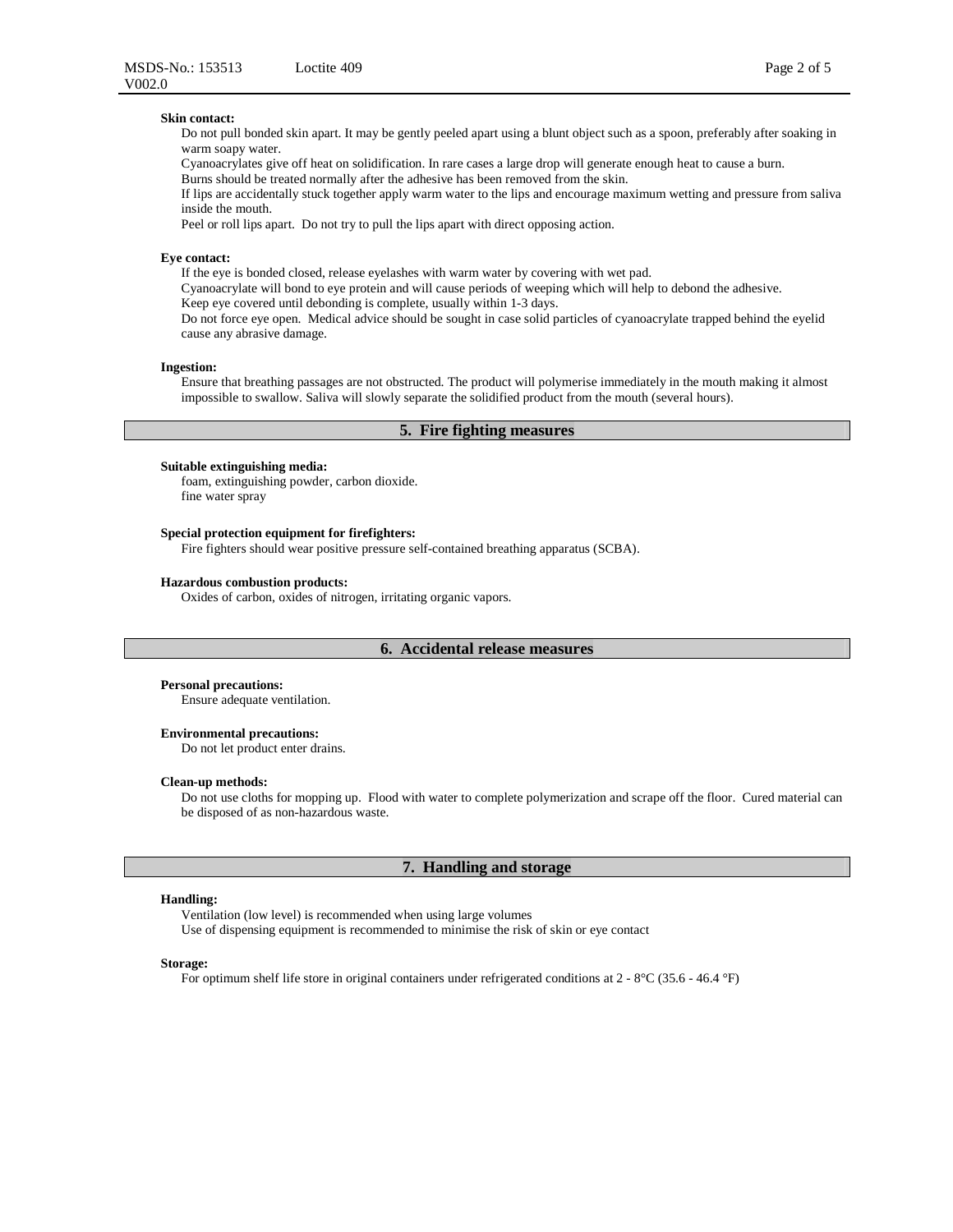### **8. Exposure controls / personal protection**

#### **Components with specific control parameters for workplace:**

Valid for

Great Britain

Basis

UK EH40 WELs

| Ingredient                                | ppm | m <sub>2</sub> /m <sub>3</sub> | 1 vpe                  | $\mathcal{L}$ ategor $\mathcal{L}$ | Remarks  |
|-------------------------------------------|-----|--------------------------------|------------------------|------------------------------------|----------|
| ATE<br><b>CYANOACRYL</b><br><b>IETHYI</b> | 0,3 | .                              | Short<br>Term Exposure |                                    | EH40 WEL |
| 7085-85-0                                 |     |                                | Limit (STEL).          |                                    |          |

### **Respiratory protection:**

Ensure adequate ventilation.

### **Hand protection:**

The use of chemical resistant gloves such as Nitrile are recommended.

Polyethylene or polypropylene gloves are recommended when using large volumes.

Do not use PVC, rubber or nylon gloves.

Please note that in practice the working life of chemical resistant gloves may be considerably reduced as a result of many influencing factors (e.g. temperature). Suitable risk assessment should be carried out by the end user. If signs of wear and tear are noticed then the gloves should be replaced.

### **Eye protection:**

Wear protective glasses.

### **General protection and hygiene measures:**

Good industrial hygiene practices should be observed.

### **9. Physical and chemical properties**

### **General characteristics:**

### **Phys./chem. properties:**

 Vapor pressure  $(25 °C (77 °F))$  Density  $(20 °C (68 °F))$  Solubility (qualitative) (Solvent: Water) VOC content (1999/13/EC)

Appearance Liquid Clear, colourless Odor: Sharp, irritating

Boiling point  $> 150 °C (> 302 °F)$ Flash point 80 - 93,3 °C (176 - 199.94 °F) 0,6 mbar

1,1 g/cm3

Polymerises in presence of water.

 $< 3 %$ 

### **10. Stability and reactivity**

### **Conditions to avoid:**

Stable under normal conditions of storage and use.

#### **Materials to avoid:**

Rapid exothermic polymerization will occur in the presence of water, amines, alkalis and alcohols.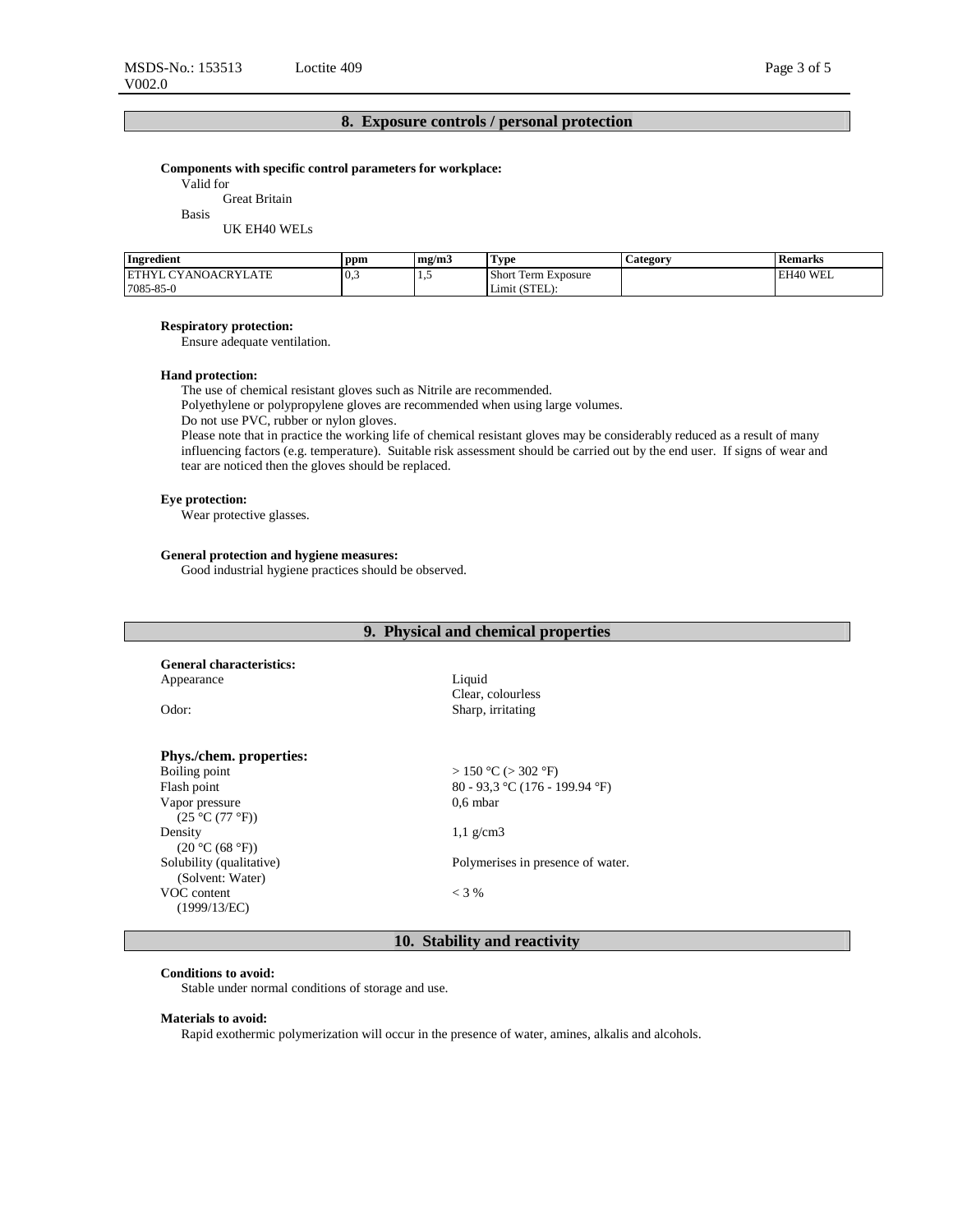## **11. Toxicological information**

### **Oral toxicity:**

Cyanoacrylates are considered to have relatively low toxicity. Acute oral LD50 is >5000mg/kg (rat). It is almost impossible to swallow as it rapidly polymerises in the mouth.

#### **Inhalative toxicity:**

Irritating to respiratory system

Prolonged exposure to high concentrations of vapours may lead to chronic effects in sensitive individuals In dry atmosphere with < 50% humidity, vapours may irritate the eyes and respiratory system

### **Skin irritation:**

Irritating to the skin.

Bonds skin in seconds. Considered to be of low toxicity: acute dermal LD50 (rabbit)>2000mg/kg Due to polymerisation at the skin surface allergic reaction is unlikely to occur

### **Eye irritation:**

Irritating to eyes. Liquid product will bond eyelids. In a dry atmosphere (RH<50%) vapours may cause irritation and lachrymatory effect

### **12. Ecological information**

### **Mobility:**

Cured adhesives are immobile.

### **General ecological information:**

Biological and Chemical Oxygen Demands (BOD and COD) are insignificant. Do not empty into drains / surface water / ground water.

# **13. Disposal considerations**

### **Product disposal:**

Cured adhesive: Dispose of as water insoluble non-toxic solid chemical in authorised landfill or incinerate under controlled conditions.

Dispose of in accordance with local and national regulations.

Contribution of this product to waste is very insignificant in comparison to article in which it is used

### **Waste code(EWC ):**

08 04 09 waste adhesives and sealants containing organic solvents and other dangerous substances

#### **Disposal of uncleaned packages:**

After use, tubes, cartons and bottles containing residual product should be disposed of as chemically contaminated waste in an authorised legal land fill site or incinerated. Disposal must be made according to official regulations.

### **14. Transport information**

### **Road transport ADR:** Not dangerous goods

**Railroad transport RID:**  Not dangerous goods

**Inland water transport ADN:** Not dangerous goods

**Marine transport IMDG:** Not dangerous goods